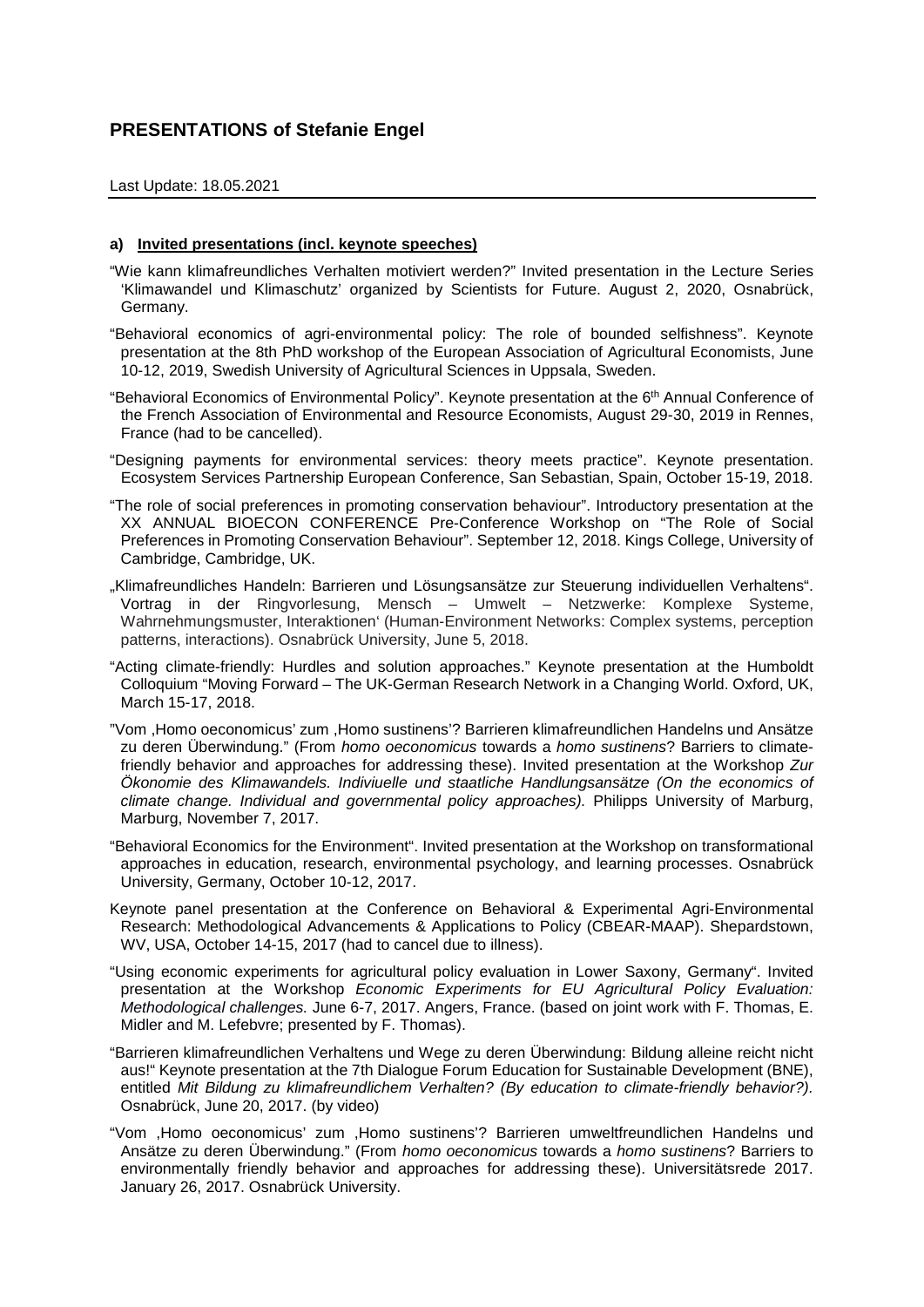- "Designing incentive payments for spatial coordination: An experimental analysis of agglomeration payments with heterogenous actors." (based on joint work with E. Gsottbauer). Invited presentation at the Colloquium of the Economics Department, Osnabrück University, Osnabrück, July 5, 2016.
- "Designing local-level REDD+ payments in Brazil A computer-game based experiment " (based on joint work with T. Reutemann). Invited contribution to the Policy Session *Policy lessons from field experiments on natural resource management in developing countries*. 22nd Annual Conference of the Environmental and Resource Economics (EAERE), Zurich, Switzerland, June 22-25, 2016.
- "Ökonomie, Politik und Umwelt Wie lässt sich nachhaltiges Handeln steuern?" Rotary Club Osnabrück-Süd, Osnabrück, May 19, 2016.
- "Ökonomie, Politik und Umwelt Wie lässt sich nachhaltiges Handeln steuern?" (Economics, policy and environment – How can we steer sustainable behavior?). IHK (Chamber of Commerce) Osnabruück, November 24, 2015.
- "Payments for Environmental Services (PES): Introduction and Design Issues." Centre for Environmental and Resource Economics (CERE), Umea University, Sweden, October 5, 2015.
- "Payments for Environmental Services to Promote Climate Change Mitigation & Adaptation in Agriculture: Policy potential and design lessons." Plenary presentation at the International Conference of Agricultural Economists, Milan, Italy, August 13, 2015.
- "Field experiments for natural resource policy analysis & design." Workshop on Comparative Framed Field Experiments on the Environment (COFFEE), Barcelona, May 18, 2015.
- "Field experiments for environmental policy design." Workshop on Environmental and Resource Economics Insights from Experimental and Behavioral Economics, Montpellier, June 3, 2015.
- "Politikdesign für nachhaltige Ökosystemleistungen (Policy design for sustainable ecosystem services). Verband deutscher Unternehmerinnen (Association of women entrepreneurs) Osnabrück, January 17, 2015.
- "Sorgt Nachhaltigkeit für mehr Kosteneffizienz in Unternehmen? (Does sustainability promote cost efficiency in companies?)". 7th Osnabrücker Wissensforum. Osnabrück, Germany, November 14, 2014.
- "Payments for environmental services Lessons learned and to be learned". Invited presentation at the Discussion Series on "Sustainable Development and Risk Management in International Cooperation". Bonn, Germany, November 27, 2014.
- "Politikdesign für nachhaltige Ökosystemleistungen (Policy design for sustainable ecosystem services)". Inaugural lecture. Osnabrück University, Germany, December 4, 2014.
- "Designing and Implementing Payment for Ecosystem Service schemes". Invited presentation forthcoming at the BioEcon –UNEP Policy Workshop 'Economics of biodiversity and ecosystem services: Building Biodiversity and Ecosystem Services into National Policy'. September 20<sup>th</sup> -21<sup>st</sup> 2014, University of Cambridge.
- "What have we learnt on designing Payments for Environmental Services A critical economist's view". Keynote presentation. International workshop on "How to articulate PES to other policy instruments in developing and developed nations". CIRAD, Montpellier, June 11-13, 2014.
- "Overcoming commons dilemmas in the provision of ecosystem services". Invited presentation at the Max-Planck-Institute for Common Goods. Bonn, Germany, March 10, 2014.
- "Designing payments for environmental services An overview". Invited presentation at Systems Science Colloquium, Osnabrück University, November 13, 2013.
- "Designing PES Lessons learnt and open questions". Invited for keynote presentation at the Multi-Stakeholder Dialogue on Remuneration of Positive Externalities (RPE)/ Payments for Environmental Services (PES), September 13, 2013, FAO, Rome.
- "Ecosystem Services and Biodiversity Where do we stand?" Invited for keynote presentation at the workshop "Biodiversity and Ecosystem Services. Science – Policy – Finance – Welfare", European Investment Bank, September 25, 2013. (Had to be cancelled after date change by organizer)
- "Payments for Ecosystem Services Lessons for design". Invited presentation. University of Hannover, Development Economics Colloquium, June 12, 2013.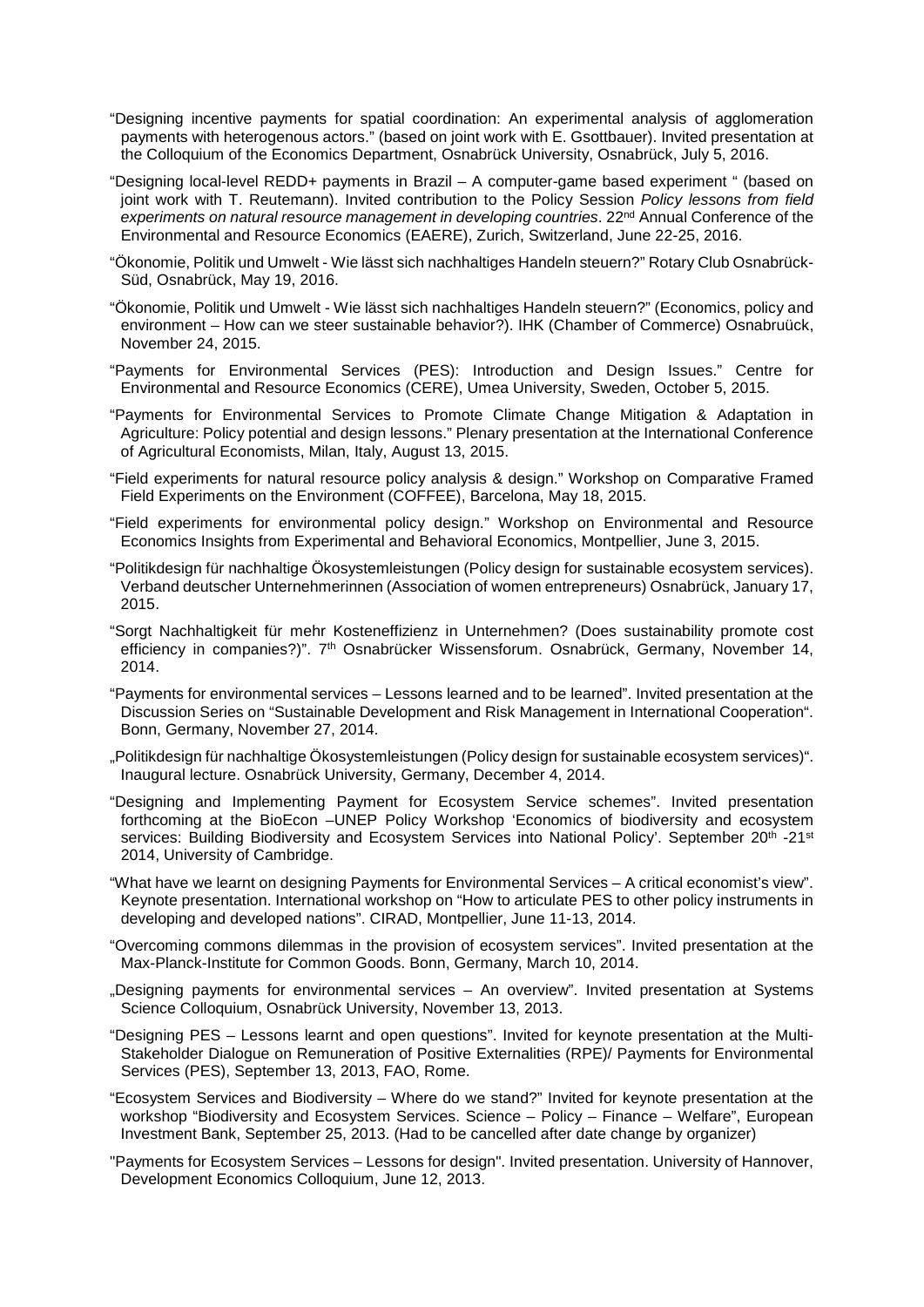- "Ecosystem Services A useful concept for addressing global water challenges?". Keynote presentation. Global Water System Project (GWSP) Annual Conference 2013 'Water in the Anthropocene: Challenges for Science and Governance', May 21-24, 2013, Bonn, Germany.
- "Biodiversität und Ökonomie (Biodiversity and Economics)". Invited presentation within the Public Lecture Series "Ecuador und Galapagos - Topografie der Vielfalt" (Ecuador and Galapagos -Topography of Diversity), VHS Zurich. Forthcoming May 21, 2013. University of Zurich, Switzerland.
- "Designing Payments for Environmental Services Lessons learned and to be learned". Invited presentation. April 24, 2013. University of Innsbruck, Austria.
- "Policy Design zum Schutz von Ökosystemleistungen und Biodiversität" (Policy design for safeguarding ecosystem services and biodiversity). Invited presentation to the German Research Foundation (DFG)'s Senate Commission on Biodiversity Research. April 18, 2013, Leipzig, Germany.
- "Policy design for safeguarding ecosystem services and biodiversity". Invited presentation at joint colloquium of Universities of Jena, Halle, and Leipzig. April 4, 2013. Leipzig, Germany.
- "Payments for Environmental Services Lessons learnt and to be learnt". Invited presentation. University of Lueneburg. January 21, 2013, Lueneburg, Germany.
- "Sustainability, economy, and society". Invited presentation to the Robert Bosch Foundation Curatorium Meeting. November 4-5, 2012, Stuttgart, Germany.
- "Ökonomische Aspekte von Biodiversität (Economic aspects of biodiversity)". Invited presentation at the symposium "Biodiversität oder das Ende der Vielfalt (Biodiversity or the end of diversity)", Academy of Sciences North-Rhein Westfalia, October 18, 2012, Dusseldorf, Germany.
- "Designing payments for environmental services An overview", Keynote address, 14th Annual BIOECON Conference on "Resource Economics, Biodiversity Conservation and Development", September 18-20, 2012, Kings College, Cambridge, UK.
- "Designing REDD+ schemes to address equity and permanence concerns: Empirical evidence from Kenya", Invited public lecture, London School of Economics, London, March 5, 2012.
- "Policy and Economics of Ecosystem Services", Center for Development Research, Bonn, Germany, January 30-31, 2012.
- "Behavioral heterogeneity, leadership and networks as determinants of participatory resource management outcomes: Insights from field experiments". Invited for presentation to the Author's colloquium in the honor of Nobel Prize winner Elinor Ostrom, November 17, 2011, Center for Interdisciplinary Research (ZiF), University Bielefeld, Germany (cancelled due to illness).
- "Institutional Dimensions of PES An overview of selected research", Keynote presentation, International Conference on 'Payments for Ecosystem Services and their Institutional Dimensions'. Berlin, November 10-12, 2011.
- "The complexities of decentralization in a globalizing world". Invited presentation at Centre for International Environmental Studies (CIES), The Graduate Institute, Geneva, December 8, 2010.
- "Ökonomische Aspekte von Biodiversität (Economic aspects of biodiversity)". Presentation at ETH Symposium 'Biodiversität - Eine Herausforderung des 21. Jahrhunderts (Biodiversity - A challenge of the 21st Century)'. Zurich, November 10, 2010.
- "The policy and economics of reducing emissions from deforestation and degradation". Presentation at ETH Zurich, Course Business and Economics of Climate Change, Zurich, December 7, 2010.
- "Payments for Environmental Services". Presentation at NADEL, ETH Zurich, Switzerland, December 10, 2010.
- "The policy and economics of reducing emissions from deforestation and degradation". Presentation at ETH Zurich, Course Business and Economics of Climate Change, Zurich, November 1, 2009.
- "Payments for Environmental Services". Presentation at the Center for Development Research, International Doctoral Program, Bonn, Germany, October 8, 2009.
- "Social Networks and Community Resources Management", Workshop in Political Theory and Policy Analysis, Bloomington, US, October 2009, (Invited presentation held by lead author Carina Cavalcanti; Co-authors: Stefanie Engel, Andreas Leibbrandt).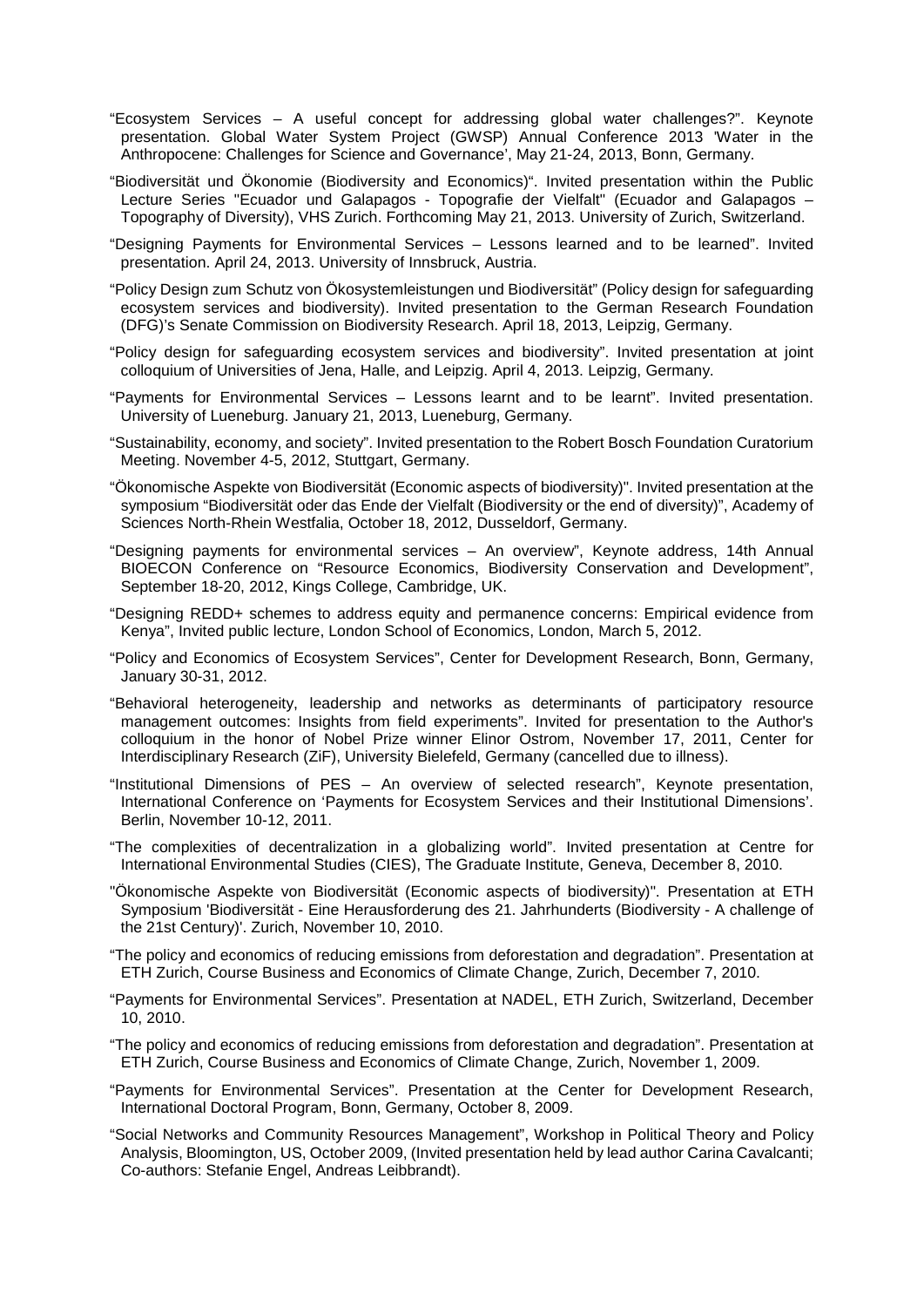- "Spatial allocation of Payments for Environmental Services". Gesellschaft für Ökologie, Conference on 'Dimensions of ecology', University of Bayreuth, Bayreuth, Germany, September 14, 2009 (Invited presentation held by lead author Tobias Wünscher; Co-authors: Stefanie Engel, Sven Wunder).
- "Outcomes and determinants of success of performance payment scheme for carnivore conservation, SLU Umeå, Department of Forest Economics." 2009. (Invited presentation held by lead author Astrid Zabel; Co-authors: Göran Bostedt, Stefanie Engel).
- "Conditional Cooperation, Costly Monitoring, and Common Property Forest Management in Ethiopia", Research Chair in Culture, Cognition, and Evolution at University of British Columbia, Canada, Vancouver, May 26, 2009. (Invited presentation held by lead author Devesh Rustagi; Co-authors: Stefanie Engel, Michael Kosfeld).
- "Conditional Cooperation, Altruistic Punishment, and Common Property Forest Management in Ethiopia", Department of Economics at University of British Columbia, Canada, Vancouver, June 1, 2009. (Invited presentation held by lead author Devesh Rustagi; Co-authors: Stefanie Engel, Michael Kosfeld).
- "Conditional Cooperation Norm, Altruistic Punishment, and Participatory Forest Management in Ethiopia", Behavior, Evolution, and Culture (BEC), Department of Anthropology at University of California Los Angeles (UCLA), US, Los Angeles, June 3, 2009. (Invited presentation held by lead author Devesh Rustagi; Co-authors: Stefanie Engel, Michael Kosfeld).
- "Strong reciprocity and participatory forest management in Ethiopia". Annual Meeting of the Committee on Environmental and Resource Economics of the Verein für Socialpolitik, Vienna, Austria, April 24- 25, 2009.
- "Payments for Environmental Services". Presentation at NADEL, ETH Zurich, Switzerland, December 12, 2008.
- "Targeting International Payments for Environmental Services (IPES): General criteria, existing global approaches, real world examples and special challenges to IPES". Presentation at Workshop "International Payments for Ecosystem Services". Side-event to the Annual Conference of the International Society of Ecological Economics, Nairobi, August 8, 2008. (held by lead author Tobias Wünscher).
- "The New Governance of Water Resources: Payments for Environmental Services & Other Examples". EAWAG, Dübendorf, Switzerland. May, 16, 2008.
- "Increasing the Efficiency of Conservation Spending: The case of Payments for Environmental Services in Costa Rica". Workshop "A Global Network of Forest Protected Areas under the CBD: Opportunities and Challenges", University of Freiburg, Freiburg, May 9-11, 2007.
- "Conservation of Tropical Forests: Addressing Market Failure". Conference "Economic Development and Environmental Sustainability: A Dialogue on India", organized by The Initiative for Policy Dialogue. New Delhi, India, December 18-19, 2006.
- "Die neue Umweltpolitik der Schweiz: Wissenschaftliche Aspekte aus Sicht der Umweltökonomie und Governance-Theorie". Swiss Federal Agency for the Environment (BAFU)/World Economic Forum Tagung 'Nachhaltige Nutzung natürlicher Ressourcen', Bern, Switzerland, October 10, 2006.
- "Wie sieht eine gute Umweltpolitik aus? Hypothesen aus der wissenschaftlichen Literatur (What constitutes a good environmental policy? Hypotheses from the scientific literature)". BAFU Workshop 'Management des Umweltkapitals', Swiss Federal Agency for the Environment (BAFU), Bern, Switzerland, June 30, 2006.
- "The complexities of decentralization as an approach to reduce natural resource degradation and poverty in a globalized world". (Keynote presentation.) International Conference on "Economics of Poverty, Environment and Natural Resource Use." Wageningen, The Netherlands. May 17-19, 2006.
- "Exploiting Common Resources with Capital-Intensive Technologies: The Role of External Forces." Annual Meeting of the Verein fuer Socialpolitik's Research Committee on Environmental and Resource Economics. Oldenburg, Germany. May 5-6, 2006.
- "Designing Payments for Environmental Services in a Context of Weak Property Rights and Commercial Interests." Workshop on 'Marketing Environmental Services." ETH Zürich, Switzerland. January 16, 2006.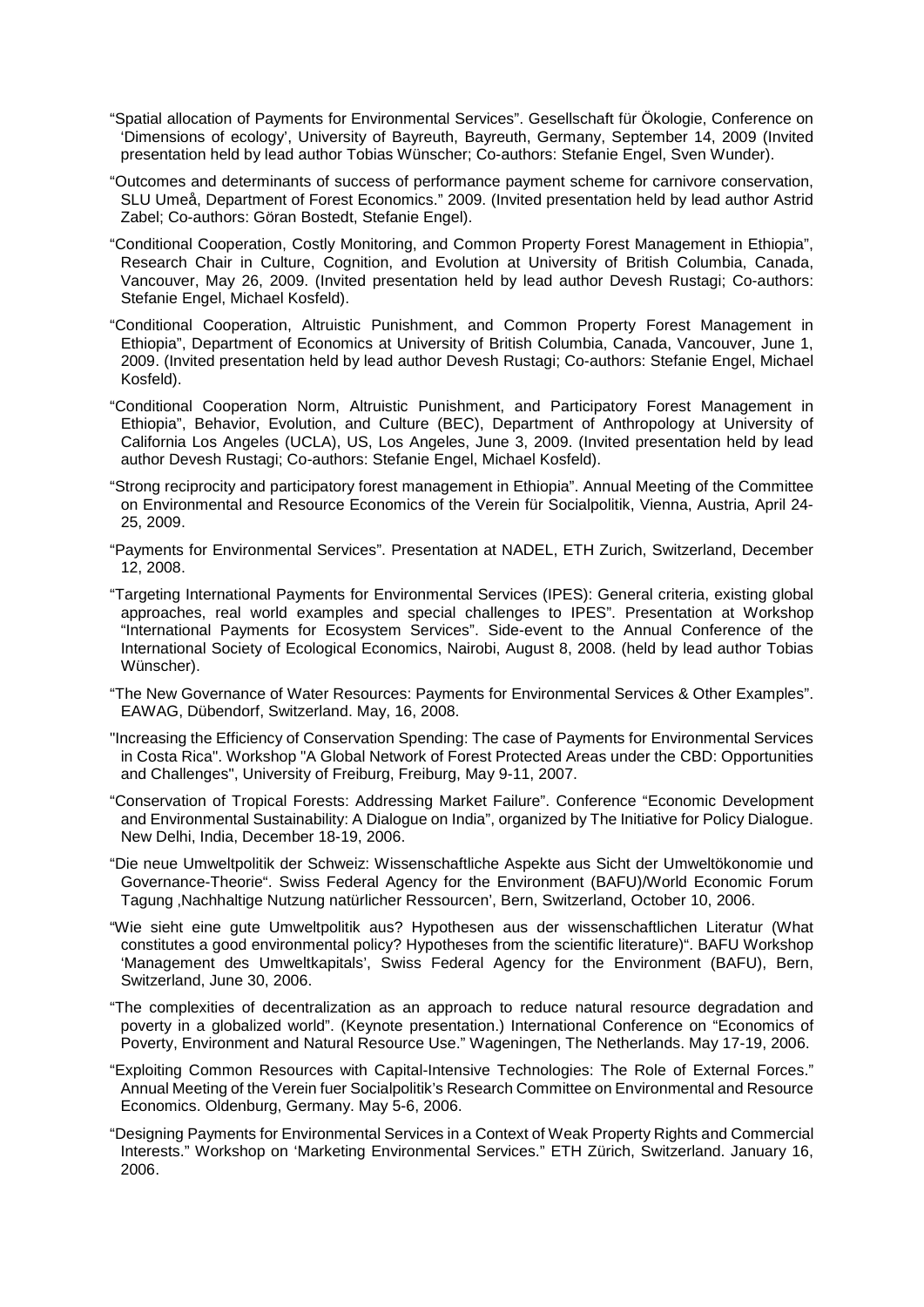- "Designing Payments for Environmental Services in a Context of Weak Property Rights and Commercial Interests." Workshop on 'Payments for Environmental Services - Methods and design in developing and developed countries.' Titisee, Germany. June 15-18, 2005.
- "Environmental Services under Weak Property Rights." FAO Workshop on 'Environmental Services for Poverty Reduction and Food Security.' Food and Agriculture Organization (FAO), Agricultural and Development Economics Division, Rome. May 30-31, 2005.
- "Community-industry interactions over natural resources: Theoretical considerations and empirical evidence from Indonesia". Quantitative Economics Seminar, Hamburger Welt-Wirtschaftsarchiv (HWWA) and University of Hamburg. November 30, 2004.
- "Who owns the right? The determinants of community benefits from logging in Indonesia." Workshop 'Community-based forestry in the next decade: Towards an 'agrarian' approach?', Humboldt-University, Berlin, October 7-9, 2004.
- "The Four Levels of Institutional Analysis of Evolution of Joint Forest Management (JFM) in India: A New Institutional Economics (NIE) Approach." 'Community-based forestry in the next decade: Towards an 'agrarian' approach?', Humboldt-University, Berlin, October 7-9, 2004.
- "Interaktionen zwischen lokalen Gemeinden und Holzindustrie: Theoretische Überlegungen und Empirische Ergebnisse aus Indonesien (Community-industry interactions over natural resources: Theoretical considerations and empirical evidence from Indonesia)". Forstökonomisches Kolloquium (Conference of Forest Economists) 2004, University of Freising, October 4-5, 2004.
- "Environmental institutions in Germany: Leader or laggard?" Symposium 'Environmental Policies in Decentralized Governmental Systems: Country Studies in a Comparative Perspective'*.* Tramariglio, Italy, March 17-20, 2004.
- "Community-industry contracting over natural resource use in a context of weak property rights: The case of Indonesia". First Academic EUDN (European Development Network) Conference 'Economic Growth, Poverty Reduction, and Institutions', Paris, November 4-5, 2003.
- "Improved water supply in the Ghanaian Volta Basin: Who uses it and who participates in community decision making". Invited Panel on Water, Conference of the International Association of Agricultural Economists (IAAE), Durban, South Africa, August 2003. (Presenter: M.d.P. Useche.)
- "Endogenitäten im partizipativen Ressourcenmanagement: Polit- ökonomische Aspekte des Bewässerungsmanagements in Ghana". (Endogeneities in participative resource management: Political economy aspects of irrigation management in Ghana). Annual Meetings of the German Economic Association's Committee on Developing Countries), Hamburg, July 4-5, 2003.
- "Community-industry contracting over natural resource use in a context of weak property rights: The case of logging concessions in Indonesia". (Keynote presentation.) 81th EAAE Seminar *Economics of Contracts in Agriculture,* Third Annual Workshop, June 19-21, 2003, Copenhagen, Denmark.
- "Determinants and Effects of Alternative Institutions for Natural Resource Management in Developing Countries". Humboldt-University of Berlin, Institute for Resource Economics, Research Colloquium. Berlin, January 21, 2003.
- "To share or not to share: A model of land conflicts and irrigation management in Ghana". University of Göttingen, Institut für rurale Entwicklung, December 11, 2002.
- "Water institutions in the process of reforms: From the international to the local level. The case of Ghana." Second Workshop on Water, German Institute for Development (DIE), Bonn.
- "Meta-Analysis vs. Benefit Function Transfer as Policy-Making Tools: A Comparison". Workshop on "Meta-Analysis and Benefit Transfer: State of the Art and Prospects". Tinbergen Institute, Amsterdam, April 1998.
- "Overcompliance, Labeling, and Lobbying: The Case of Credence Goods". University of Maryland, Department of Agricultural and Resource Economics, June 1998.
- "Achieving Environmental Goals in a World of Trade and Hidden Action: The Role of Trade Policies and Eco-Certification". Center for Development Research, Bonn, Germany, December 1998.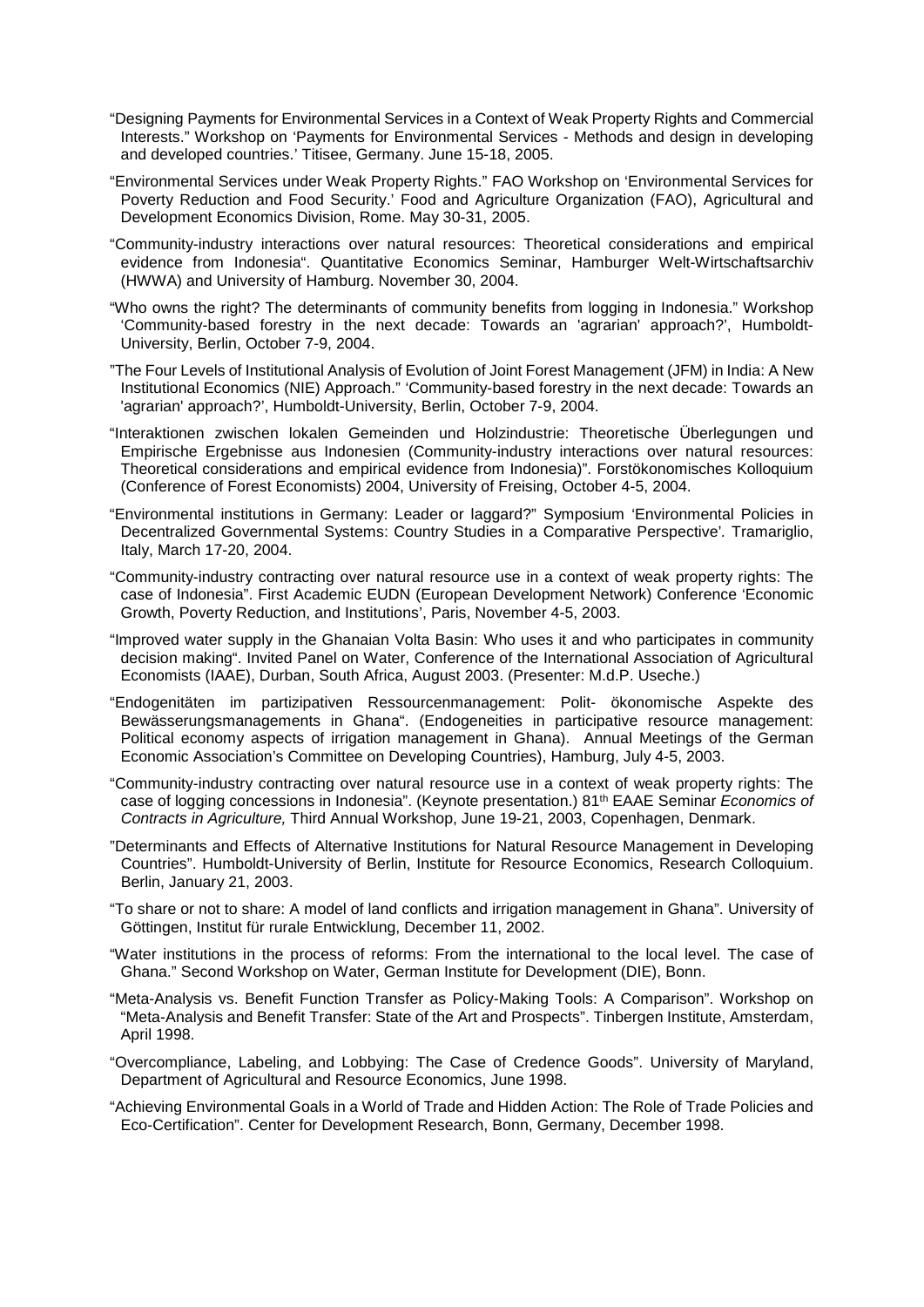## **b) Other presentations**

- "Perspective-taking and social distance in the context of pro-environmental behavior Experimental Economics for the Environment." 5<sup>th</sup> workshop, Heidelberg, February 19, 2020. (with N. Heinz and A.K. Koessler, presented by N. Heinz)
- "Analysing the interaction of shock experience and threshold knowledge in natural resource management" PhD seminar of the Center for Development Reseach (ZEF), University of Bonn (online), September 30, 2020. (with K. Hembach-Stunden and A. Javaid, presented by K. Hembach-Stunden)
- "Analysing the interaction of shock experience and threshold knowledge in natural resource management" 25th Annual Conference of the European Association of Environmental and Resource Economists, Berlin (online), June 23-July 3, 2020. (with K. Hembach-Stunden and A. Javaid, presented by K. Hembach-Stunden)
- "False and missed alarms in seasonal climate forecasts affect individual adaptation choices". LaER seminar, Osnabrück University, March 11, 2020. (with K. Hembach-Stunden and T. Vorlaufer, presented by K. Hembach-Stunden)
- "Are Early Warnings a Potential Benefit or Threat to Sustainable Ecosystem Management? Preliminary Results of a Laboratory Experiment" 5<sup>th</sup> Workshop on Experimental Economics for the Environment, Heidelberg University, February 19-20, 2020. (with K. Hembach-Stunden and T. Vorlaufer, presented by K. Hembach-Stunden)
- "Inducing perspective-taking for pro-social behaviour in natural resource management", Cardiff University (United Kingdom), 2020 (online). (with J.F. Ortiz-Riomalo and A.K. Koessler, presented by Ann-Kathrin Koessler)
- "Inducing perspective-taking for prosocial behaviour in natural resource." RIDGE LAERE Workshop on Environmental Economics. December 8 – 10, 2020 RIDGE Virtual FORUM. (with J.F. Ortiz-Riomalo and A.K. Koessler, presented by J.F. Ortiz-Riomalo)
- "Inducing perspective-taking for prosocial behaviour in watershed management."  $25<sup>th</sup>$  Annual Conference of the European Association of Environmental and Resource Economists (EAERE), Berlin\_online, June 25th, 2020. (with J.F. Ortiz-Riomalo and A.K. Koessler, presented by J.F. Ortiz-Riomalo)
- "The effects on pro-social behaviour of inducing perspective-taking." 5<sup>th</sup> Workshop on Experimental Economics for the Environment. University of Heidelberg Economics Department. February 19th, 2020. (with J.F. Ortiz- Riomalo and A.K. Koessler, presented by J.F. Ortiz-Riomalo)
- "The effect of juxtaposing opposite conservation policies: Evidence from a field experiment in Colombia." International Association for the Study of the Commons (IASC) Global Conference 2019, Lima, Peru, July 01, 2019. (with A. Bernal and E. Midler, presented by A. Bernal)
- "Spillover effects from mixing conservation policies in neighboring areas: Evidence from a field experiment in Colombia." Biodiversity and Economics for Conservation (BIOECON) Annual Conference 2019, Wageningen, The Netherlands, September 11, 2019. (with A. Bernal and E. Midler, presented by A. Bernal)
- "Spillover effects from mixing conservation policies in neighboring areas: Evidence from a field experiment in Colombia." The Environment for Development initiative (EfD) Annual Meeting 2019, Bogotá, Colombia, November 21, 2019. (with A. Bernal and E. Midler, presented by A. Bernal)
- "Combined Impact of Exogenous Scarcity Shocks and Endogenous Regime Shifts on Ecosystem Management." 10th World Conference of Ecosystem Services Partnership (ESP), Hannover, Germany, October 21-25, 2019. (with K. Hembach and A. Javaid, presented by K. Hembach)
- "Combined Impact of Exogenous Scarcity Shocks and Endogenous Regime Shifts on Common Pool Resource Management." XXI Annual BIOECON Conference, Wageningen, The Netherlands, September 11-13, 2019.
- "Impact of Exogenous Shocks and Endogenous Regime Shifts on Resource Management." 4th Workshop on Experimental Economics for the Environment, Münster, Germany, February 25-26, 2019.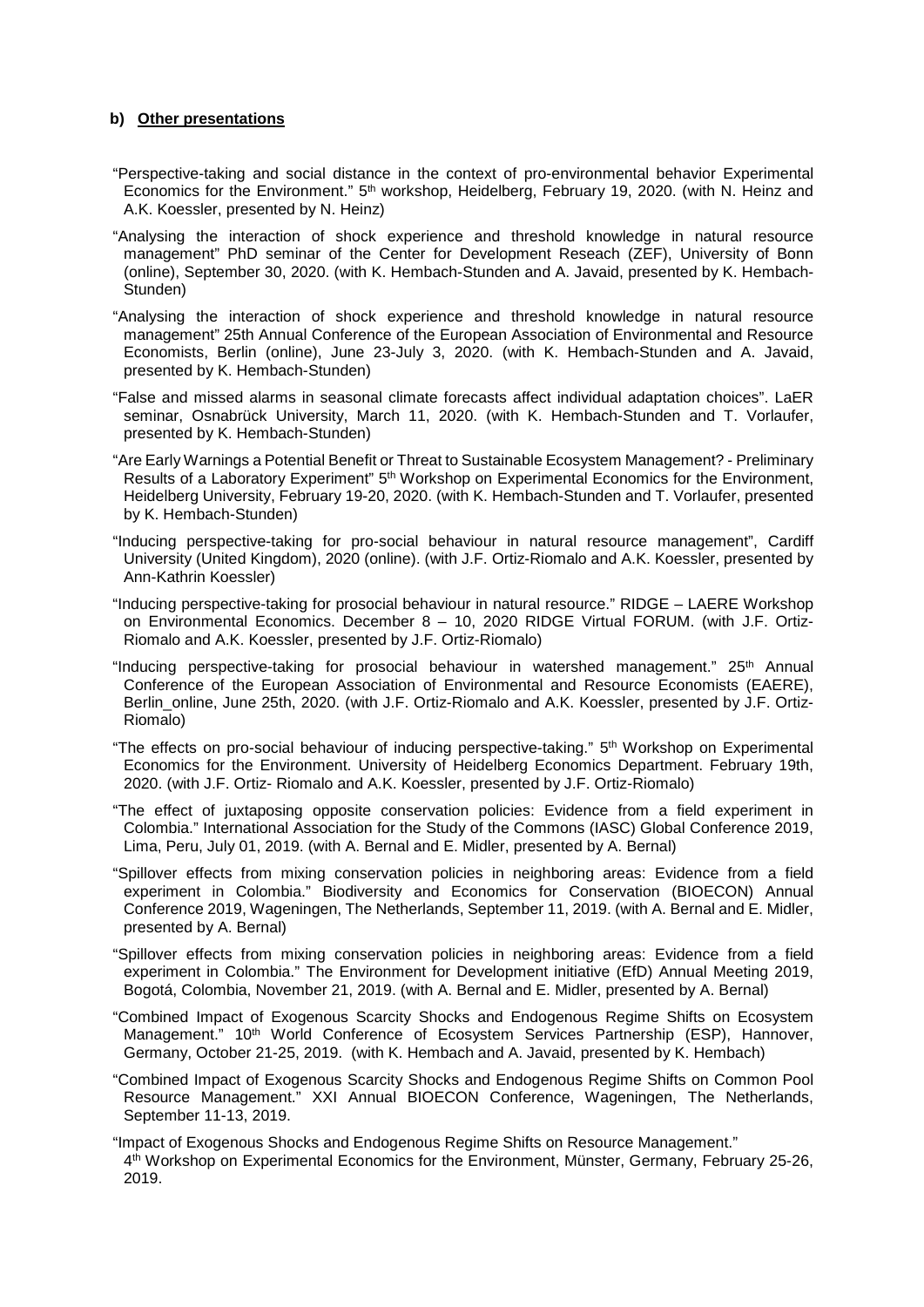- "Structuring communication effectively for environmental cooperation", 4<sup>th</sup> Workshop on Experimental Economics for the Environment, University of Münster (Germany), Feb 25-26, 2019 (with A.K. Koessler, J.F. Ortíz Riomalo and M. Janke, presented by A.K. Koessler).
- "Structuring communication effectively for environmental cooperation", LEEP Meeting in Environmental and Resource Economics, University of Exceter (UK), June 24-25, 2019. (with A.K. Koessler, J.F. Ortíz Riomalo and M. Janke, presented by A.K. Koessler).
- "Policies as information carriers: How environmental policies may change beliefs and consequent behavior", Yearly Meeting of European Association of Environmental and Resource Economists at Manchester University (UK), Jun 26-29, 2019. (with and presented by A.K. Koessler)
- "Does the Performance of Conservation Auctions depend on the pre-existing Institution?" XXI Annual BIOECON Conference, Wageningen, the Netherlands, September 11-13, 2019. (with A-G. Kouakou and E. Gsottbauer, presented by A-G. Kouakou)
- "Auctioning environmental services contracts: A behavioural and experimental economic analysis". Invited presentation. C4ED Research seminar, Mannheim, Germany, October 1, 2019 (with A-G. Kouakou and E. Gsottbauer, presented by A-G. Kouakou)
- "Understanding and feeling others. An experimental study on perspective-taking and prosocial behaviour". Bogotá Experimental Economics Conference. Universidad del Rosario, Bogotá D.C. (Colombia), January 10 – 12, 2019. (with J.F. Ortiz-Riomalo and A.K. Koessler, presented by J.F. Ortiz-Riomalo)
- "Using behavioral insights to leverage environmental performance of the Common Agricultural Policy". 172<sup>nd</sup> European Association of Agricultural Economists Seminar on "Agricultural policy for the environment or environmental policy for agriculture?". May 28/29, 2019, Brussels. (with F. Thomas and A.K. Koessler, presented by F. Thomas)
- "Impact of Payments for Ecosystem Services on resource sharing and social behavior", 4<sup>th</sup> Workshop on Experimental Economics for the Environment, University of Münster (Germany), Feb 25-26, 2019 (with T. Vorlaufer and J. de Laat, presented by T. Vorlaufer)
- "Coordination and Inequalities in Agglomeration Payments: An Experimental Analysis". WCERE World Congress of Environmental and Resource Economists, University of Gothenburg, Sweden, June 25- 29, 2018. (with E. Gsottbauer, F. Wätzold and M. Drechsler, presented by E. Gsottbauer)
- "How competitive are you? An experimental study on self-selection in auctions for conservation contracts". REECAP-Workshop, University of Life Sciences, Vienna, September 26-27, 2018. (with E. Gsottbauer and A. Kouakou, presented by E. Gsottbauer)
- "Sharing between me, my friends & others: Common-pool resource extraction in presence of subgroups." World Congress of Environmental and Resource Economists at University of Gothenburg (Sweden), Jun 25-29, 2018. (with A. Javaid and A. Schlüter, presented by A. Javaid)
- "Understanding and feeling as others- An experimental study on perspective-taking and prosocial behaviour". Pre-conference workshop of the BIOECON Annual Conference on Biodiversity, Ecosystem Services and Sustainability, Cambridge, UK, September 12-14, 2018. (with A.K. Koessler and J.F. Ortiz-Riomalo, presented by A.K. Koessler)
- "Perceptional and Behavioral changes due to environmental policies." September 12-14, 2018, BIOECON Conference at Cambridge University (UK). (with and presented by A.K. Koessler)
- "Farmers' fairness preferences and choices of PES allocation mechanisms" Workshop on Experimental Economics for the Environment, Hamburg, Germany, February 5-6, 2018. (with A-G. Kouakou and E. Gsottbauer, presented by A-G. Kouakou)
- "Respect Existence or Expect Resistance: an Equitable Implementation of Payments for Ecosystem Services." Ecosystem Services Partnership European Conference, San Sebastian, Spain, October 15- 19, 2018. (with B. Lliso and U. Pascual, presented by B. Lliso)
- "Equity concerns in Payments for Ecosystem Services." LASA 2018. XXXVI Congreso Internacional, Barcelona, Spain, May 23 – 26, 2018. . (with B. Lliso and U. Pascual, presented by B. Lliso)
- "Prosocial behaviour and participatory methods. An experimental study on the effects of inducing understanding and perspective-taking." 3rd Workshop on Experimental Economics for the Environment. University of Hamburg, February 6, 2018. (with J.F. Ortiz-Riomalo and A.K. Koessler, presented by J.F. Ortiz-Riomalo)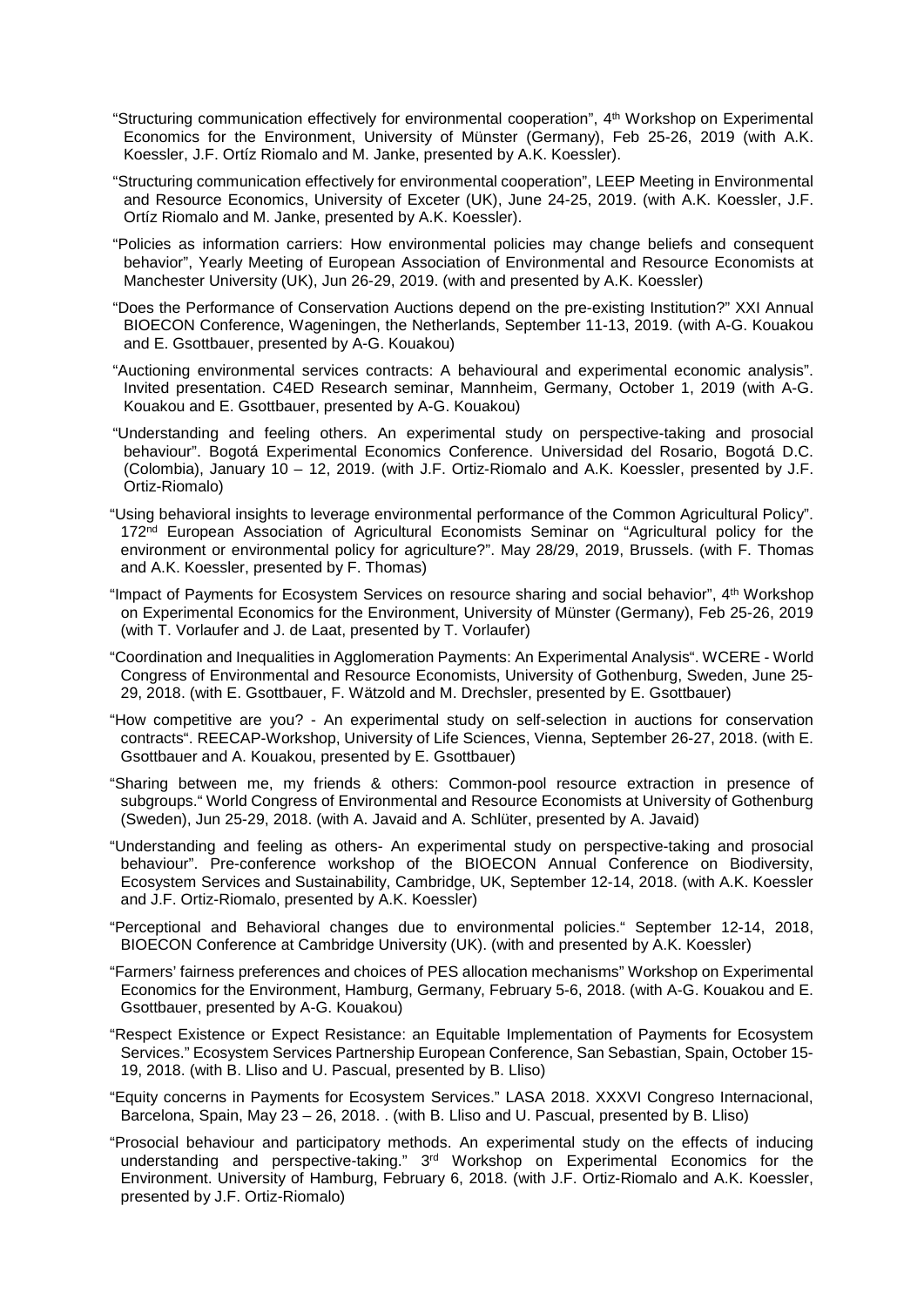- "Greening the Common Agricultural Policy: a behavioral perspective and lab-in-the-field experiment in Germany." Experimental Economics for the Environment 2018 Workshop, Hamburg, Germany, February 5-6, 2018. (with F. Thomas, M. Lefevbre, E. Midler, presented by F. Thomas)
- "Greening the Common Agricultural Policy: a behavioral perspective and lab-in-the-field experiment in Germany." EAERE World Congress, Gothenburg, Sweden, June 25-29, 2018. (with F. Thomas, M. Lefevbre, E. Midler, presented by F. Thomas)
- "Greening the Common Agricultural Policy: a behavioral perspective and lab-in-the-field experiment in Germany". BIOECON Conference, Cambridge, UK, September 12-14, 2018. (with F. Thomas, M. Lefevbre, E. Midler, presented by F. Thomas)
- "Understanding Farmer Self-Identities and Pro-Environmental Behavior: An Experimental Approach and Cluster Analysis". 2nd REECAP Meeting in Vienna, Austria, September 26-27, 2018. (with and presented by F. Thomas)
- "Peer-Monitoring and Cooperation in Repeated Social Dilemmas: Experimental Evidence on a Folk Theorem", has been accepted for the 2017 International Meeting on Experimental and Behavioral Social Sciences (IMEBESS) to be held April 27-29 in Barcelona, Spain. (with Jarke, J., Gsottbauer, E., and Göschl, T., presented by E. Gsottbauer)
- "Peer-Monitoring and Cooperation in Repeated Social Dilemmas: Experimental Evidence on a Folk" Austrian Experimental Economics Workshop, WU Vienna, Austria. (with Jarke, J., Gsottbauer, E., and Göschl, T., presented by J. Jarke)
- "Peer-Monitoring and Cooperation in Repeated Social Dilemmas: Experimental Evidence on a Folk", ESA European Meeting, WU Vienna, Austria (with Jarke, J., Gsottbauer, E., and Göschl, T., presented by J. Jarke)
- "Peer-Monitoring and Cooperation in Repeated Social Dilemmas: Experimental Evidence on a Folk", Florence-Constance joint Workshop on Behavioural and Experimental Social Sciences: Social Norms in Multi-Ethnic Societies, Florence, Italy. (with Jarke, J., Gsottbauer, E., and Göschl, T., presented by J. Jarke)
- "Peer-Monitoring and Cooperation in a common-pool resource dilemma: Experimental evidence on a folk theorem*".* Workshop on Experimental Economics for the Environment. Leibniz Centre for Tropical Marine Research, Bremen. February 2-3, 2017. (with Jarke, J., Gsottbauer, E., and Göschl, T., presented by J. Jarke)
- "Effectiveness of payments for water services: The impact of income inequalities and entitlements." 18<sup>th</sup> Annual BIOECON Conference, Cambridge, UK, September 14-16, 2016. (with and presented by E. Midler).
- "Coordination and inequalities in agglomeration payments: An experimental analysis." The impact of income inequalities and entitlements." 18<sup>th</sup> Annual BIOECON Conference, Cambridge, UK, September 14-16, 2016. (with E. Gsottbauer, F. Wätzold, M. Drechsler, presented by E. Gsottbauer).
- "Can agglomeration payments induce sustainable management of peat soils in Switzerland? A computerized framed experiment." 18<sup>th</sup> Annual BIOECON Conference, Cambridge, UK, September 14-16, 2016. (with M. Ferré, E. Gsottbauer, presented by M. Ferré).
- "Which policy instruments for a more sustainable management of cultivated organic soils in Switzerland? A computerized framed experiment." IASC Regional Conference 2016 Bern, Switzerland, May 13, 2016. (with M. Ferré, E. Gsottbauer, presented by M. Ferré).
- "Payments for environmental services as a mechanism to promote biodiversity conservation in a Green Economy: Potentials and limitations." Forthcoming at the biannual conference of the International Society for Ecological Economics (ISEE), Reykjavik, Iceland, August 13-15, 2014. (with and presented by T. Wünscher).
- "Payments for environmental services as a mechanism to promote biodiversity conservation in a Green Economy: Potentials and limitations." Forthcoming at the 7<sup>th</sup> conference of the Ecosystem Services Partnership (ESP), San Jose, Costa Rica, September 8-12, 2014. (with and presented by T. Wünscher).
- "REDD+ design under uncertainty and capital constraints". Forthcoming at BIOECON conference 2014 in Cambridge UK, September 22-23, 2014. (with and presented by T. Reutemann).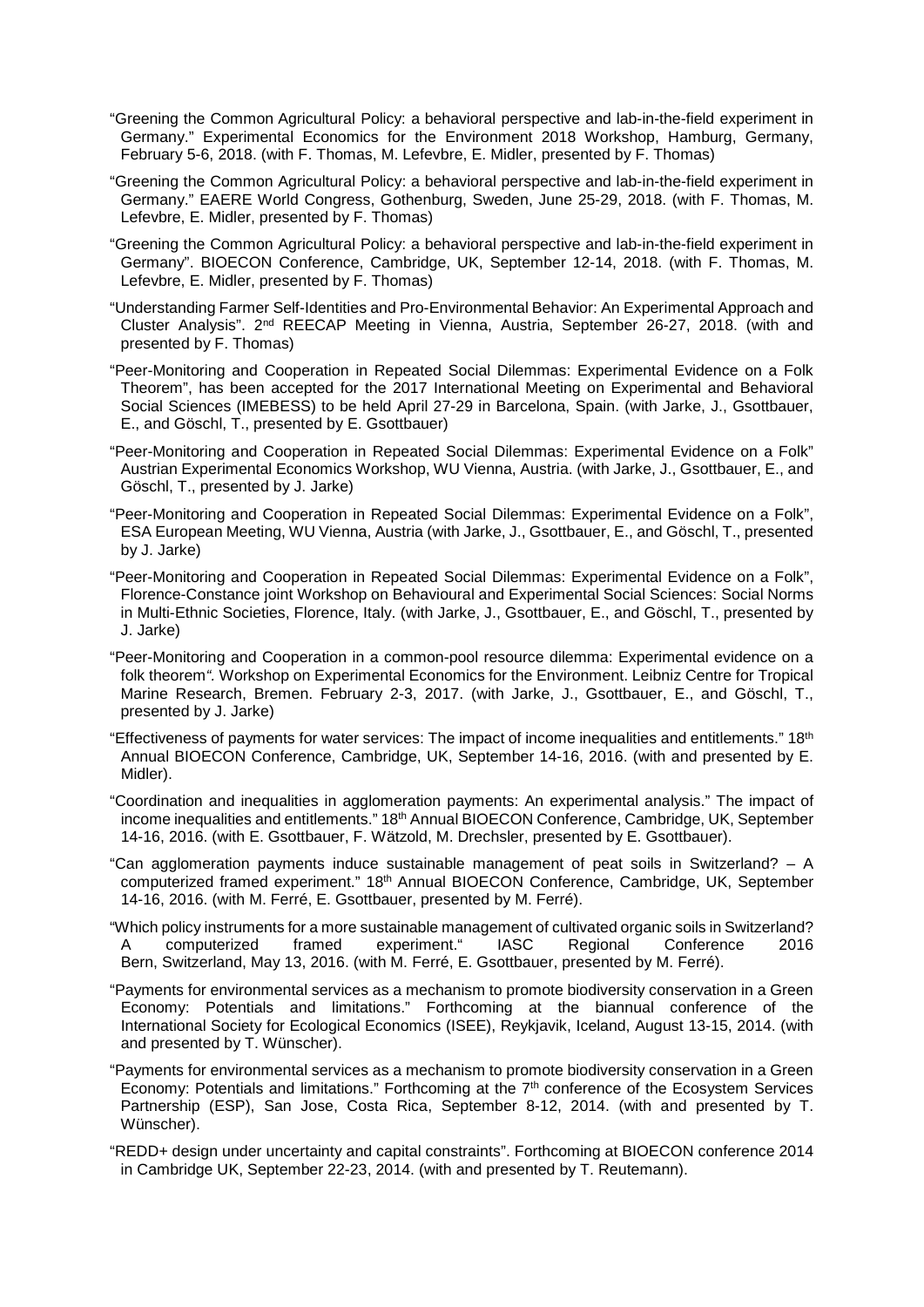- "REDD+ design under uncertainty and capital constraints". Forthcoming at the World Congress of Environmental and Resource Economists (WCERE) 2014 in Istanbul, June 28-July 2, 2014 (with and presented by T. Reutemann).
- "The Role of Risk, Ambiguity, and Time Preferences in the Participation in Renewable Energy PES Programs: Experimental Evidence from China". BIOECON Conference 2013 in Cambridge, UK. Paper presentation (with P. He, M. Veronesi; presented by P. He).
- "The Role of Risk, Ambiguity, and Time Preferences in the Participation in Renewable Energy PES Programs: Experimental Evidence from China". Swiss Global Change Day, April 2013, Bern, Switzerland. Poster presentation (with P. He, M. Veronesi; presented by P. He).
- "Designing REDD+ schemes to address equity and permanence concerns: empirical evidence from Kenya". 19th Conference of the European Association of Environmental and Resource Economists, Prague, June 27-30, 2012, (with M. Veronesi, T. Schlöndorn, A. Zabel; presented by M. Veronesi).
- "Designing REDD+ schemes to address equity and permanence concerns: empirical evidence from Kenya". Verein für Socialpolitik (German Economics Foundation), *Research Committee on Development Economics,* Annual International Conference 2012, June 22, 2012, Bonn, Germany. (with M. Veronesi, T. Schlöndorn, A. Zabel)
- "Establishing Permanence in REDD+ Schemes". Tropentag, October 5-7, 2011, Bonn Germany (Poster presentation) (with M. Veronesi, T. Schlöndorn, A. Zabel, presented by T. Schlöndorn).
- "Establishing Permanence in REDD+ Schemes". Conference on 'Institutional dimensions of Payments for Environmental Services'. November 10-12, 2011, Berlin, Germany (with M. Veronesi, T. Schlöndorn, A. Zabel; presented by T. Schlöndorn).
- "The Design of Payments for Avoided Deforestation Under Uncertainty: Insights from Real Option Theory". 13th Annual BIOECON Conference "Resource Economics, Biodiversity Conservation and Development," The Graduate Institute, Geneva, September 11-13 2011. (with C. Palmer, L. Taschini, and S. Urech; presented by S. Urech).
- "The Design of Payments for Avoided Deforestation Under Uncertainty: Insights from Real Option Theory". EAAE Congress 2011 "Change and Uncertainty", Zurich, Switzerland, August 30 - September 2, 2011. (with C. Palmer, L. Taschini, and S. Urech; presented by S. Urech).
- "Outcomes and Determinants of Success of a Performance Payment Scheme for Carnivore Conservation". EAAE Congress 2011 "Change and Uncertainty", Zurich, Switzerland, August 30 - September 2, 2011. (with A. Zabel and G. Bostedt, presented by A. Zabel).
- "Outcomes and Determinants of Success of a Performance Payment Scheme for Carnivore Conservation", Annual Conference of the European Association of Environmental and Resource Economists, Rome, Italy, June 29 - July 2, 2011. (with A. Zabel and G. Bostedt, presented by G. Bostedt)
- "The Design of Payments for Avoided Deforestation Under Uncertainty: Insights from Real Option Theory", Climate Economics and Law conference, Bern, June 16-17, 2011. (with C. Palmer, L. Taschini, and S. Urech; presented by S. Urech).
- "Performance Payments: A New Strategy to Conserve Large Carnivores in the Tropics?", Tropentag 2010: World food system – A contribution from Europe, September 14 - 16, 2010, Zurich, Switzerland. Poster Presentation. (with A. Zabel).
- "Determinants of Participation in Payments for Ecosystem Service Schemes", Tropentag 2010: World food system – A contribution from Europe, September 14 - 16, 2010, Zurich, Switzerland. Poster Presentation. (with T. Wünscher and S. Wunder).
- "Determinants of Participation in Payments for Ecosystem Service Schemes". Annual Conference of the International Society of Ecological Economics (ISEE), August 22-25, 2010, Oldenburg and Bremen, Germany. (with T. Wünscher and S. Wunder, presented by T. Wünscher).
- "Practical approaches to estimate opportunity costs of ecosystem service provision". Annual Conference of the International Society of Ecological Economics (ISEE), August 22-25, 2010, Oldenburg and Bremen, Germany. (with T. Wünscher and S. Wunder, presented by T. Wünscher).
- "Ethanol Production, Food and Forests". World Congress of Environmental and Resource Economics 2010, June 27 – July 2, 2010, Montreal, Canada. (with S. Andrade de Sa and C. Palmer, presented by S. Andrade de Sa).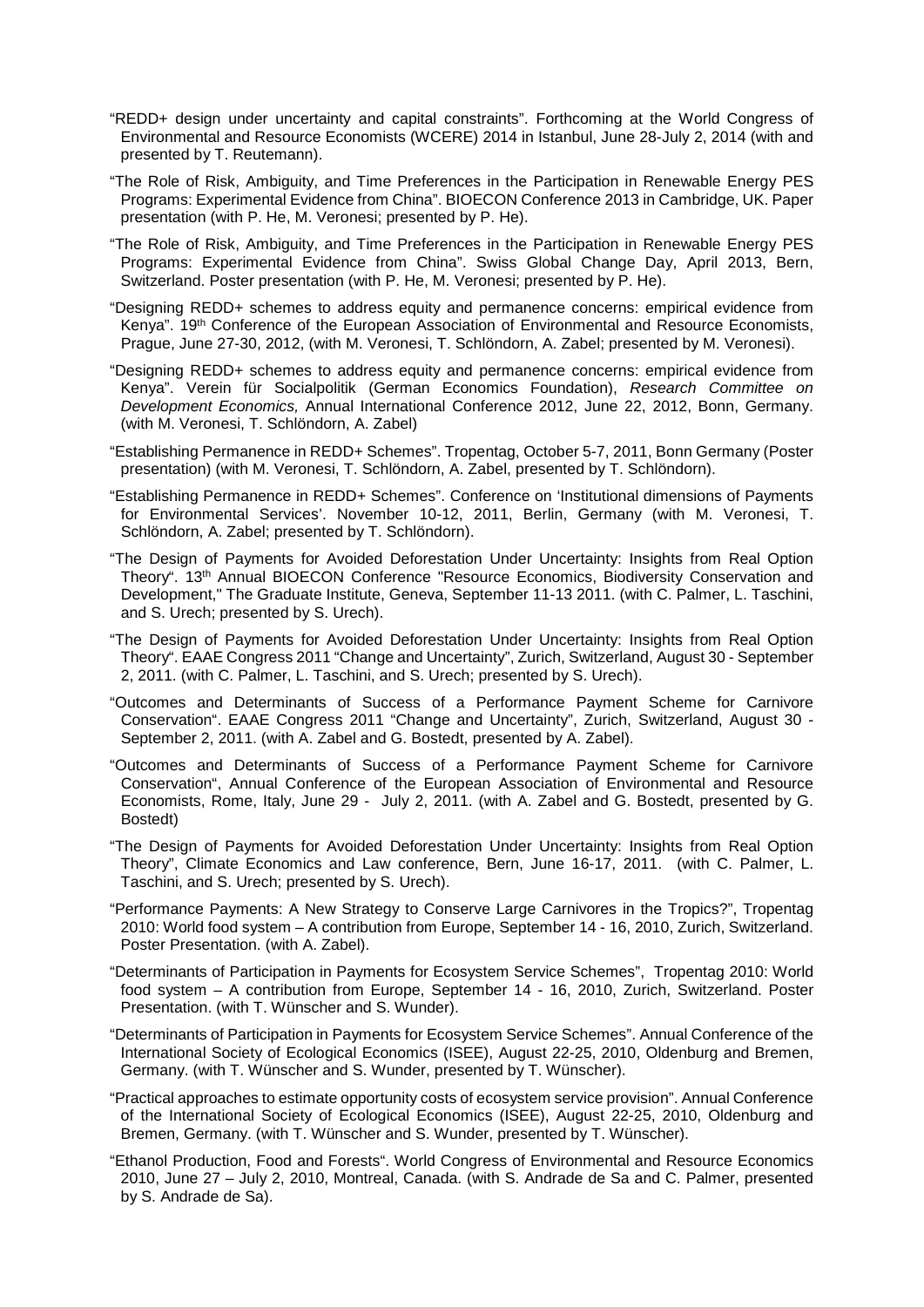- "Are forests real options to mitigate climate change?" World Congress of Environmental and Resource Economics 2010, June 27 – July 2, 2010, Montreal, Canada. (with C. Palmer, R. Saizaki, L. Taschini, and S. Urech, presented by S. Urech).
- "Are forests real options to mitigate climate change?" Conference 'Environmental Decisions: Risks and Uncertainties', April 26-29, 2010, Ascona, Switzerland. (with C. Palmer, R. Saizaki, L. Taschini, and S. Urech).
- "Ethanol Production, Food and Forests". SURED Conference, June 6-11, 2010, Ascona, Switzerland. (with S. Andrade de Sa and C. Palmer, presented by S. Andrade de Sa).
- "Forest payment schemes as real options to mitigate climate change". Tropentag 2009, October 6-8, 2009, Hamburg, Germany (with R. Saizaki and C. Palmer, presented by R. Saizaki).
- "Strong reciprocity and participatory forest management in Ethiopia". BIOECON conference, Venice, Italy, September 21-22, 2009 (with D. Rustagi and M. Kosfeld, presented by D. Rustagi).
- "Paper tigers or fences-and-fines or co-management? The emergence and significance of community agreements in the Lore Lindu National Park in Sulawesi, Indonesia". BIOECON conference, Venice, Italy, September 21-22, 2009 (with C. Palmer and A. Pfaff, presented by C. Palmer).
- "Direct and Indirect Effects of bio-ethanol production in Brazil: Land Use, Forest Conversion and Social Welfare", AGS Annual Meeting 2009, Zurich, Poster presentation. (Won AGS Best poster award) (with S. Andrade de Sa and C. Palmer, presented by S. Andrade de Sa).
- "Social Networks and Community Resources Management", International Meeting of the Economic Science Association (ESA), US, Washington, June 25-28, 2009. (with C. Cavalcanti and A. Leibbrandt, presented by C. Cavalcanti).
- "Conditional Cooperation, Costly Monitoring, and Common Property Forest Management in Ethiopia", International Meeting of the Economic Science Association (ESA), Arlington, US, July 25-28, 2009. (with D. Rustagi and M. Kosfeld, presented by D. Rustagi).
- "Strong reciprocity and participatory forest management in Ethiopia". Annual Meeting of the European Association of Environmental and Resource Economics, Amsterdam, Netherlands, June 24-27, 2009 (with D. Rustagi and M. Kosfeld).
- "Comparing Conventional and New Policy Approaches for Carnivore Conservation Theoretical Results and Application to Tiger Conservation". Presentation at the Conference on Sustainable Resource Use and Economic Dynamics (SURED 2008). Ascona, Switzerland. June 2-5, 2008. (with A. Zabel, K. Pittel, G. Bostedt, presented by A. Zabel)
- "Comparing Conventional and New Policy Approaches for Carnivore Conservation Theoretical Results and Application to Tiger Conservation". Presentation at the Annual Meeting of the European Association of Environmental and Resource Economics. Gothenburg, Sweden. June 25-28, 2008. (with A. Zabel, K. Pittel, G. Bostedt, presented by A. Zabel)
- "The Impacts of Tropical Biofuel Production on Land-use". Paper presented at the Tropentag 2007, October 9-11 in Witzenhausen, Germany. (with T. Soyka and C. Palmer, presented by T. Soyka)
- "Designing payments for environmental services with weak property rights and commercial interests". Annual Conference of the International Society of Ecological Economics (ISEE), New Delhi, December 15-19, 2006. (presented by C. Palmer)
- "Payments for Forest Environmental Services: How Much Do We Really Have to Pay?" (Poster) Deutscher Tropentag 2006, October 11-13, University of Bonn, Germany.
- "Designing Payments for Environmental Services in the Context of Weak Property Rights and Commercial Interests". 3rd World Congress of Environmental and Resource Economists, Kyoto, Japan; Juli, 2006. (presented by C. Palmer)
- "Exploiting Common Resources with Capital-Intensive Technologies: The Role of External Forces." Conference on Sustainable Resource Use and Economic Dynamics (SURED 2006). Ascona, Switzerland. June 4-9, 2006.
- "Who owns the right? The determinants of community benefits from logging in Indonesia." Annual Meetings of the European Association of Environmental and Resource Economics (EAERE), Bremen, Germany, June 23-26, 2005.